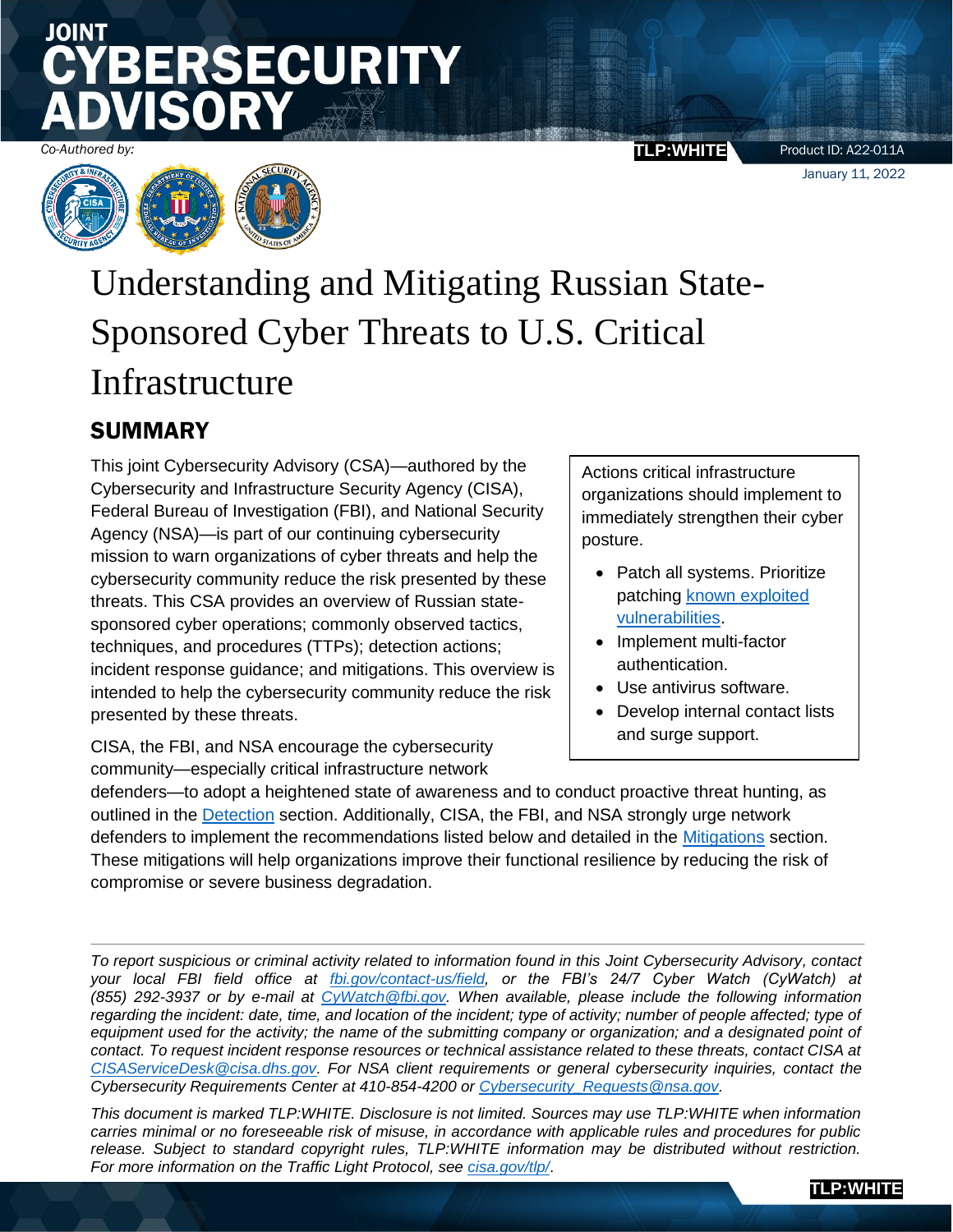- 1. **Be prepared**. Confirm reporting processes and minimize personnel gaps in IT/OT security coverage. Create, maintain, and exercise a cyber incident response plan, resilience plan, and continuity of operations plan so that critical functions and operations can be kept running if technology systems are disrupted or need to be taken offline.
- 2. **Enhance your organization's cyber posture**. Follow best practices for identity and access management, protective controls and architecture, and vulnerability and configuration management.
- 3. **Increase organizational vigilance**. Stay current on reporting on this threat. [Subscribe](https://public.govdelivery.com/accounts/USDHSUSCERT/subscriber/new) to CISA's [mailing list and feeds](https://www.cisa.gov/uscert/mailing-lists-and-feeds) to receive notifications when CISA releases information about a security topic or threat.

CISA, the FBI, and NSA encourage critical infrastructure organization leaders to review CISA Insights: [Preparing for and Mitigating Cyber Threats](https://www.cisa.gov/sites/default/files/publications/CISA_INSIGHTS-Preparing_For_and_Mitigating_Potential_Cyber_Threats-508C.pdf) for information on reducing cyber threats to their organization.

# TECHNICAL DETAILS

**Note:** this advisory uses the MITRE ATT&CK® for Enterprise framework, version 10. See the [ATT&CK for Enterprise](https://attack.mitre.org/versions/v10/matrices/enterprise/) for all referenced threat actor tactics and techniques.

Historically, Russian state-sponsored advanced persistent threat (APT) actors have used common but effective tactics—including spearphishing, brute force, and exploiting known vulnerabilities against accounts and networks with weak security—to gain initial access to target networks. Vulnerabilities known to be exploited by Russian state-sponsored APT actors for initial access include:

- [CVE-2018-13379](https://nvd.nist.gov/vuln/detail/CVE-2018-13379) FortiGate VPNs
- [CVE-2019-1653](https://nvd.nist.gov/vuln/detail/CVE-2019-1653) Cisco router
- [CVE-2019-2725](https://nvd.nist.gov/vuln/detail/CVE-2019-2725) Oracle WebLogic Server
- [CVE-2019-7609](https://nvd.nist.gov/vuln/detail/CVE-2019-7609) Kibana
- [CVE-2019-9670](https://nvd.nist.gov/vuln/detail/CVE-2019-9670) Zimbra software
- [CVE-2019-10149](https://nvd.nist.gov/vuln/detail/CVE-2019-10149) Exim Simple Mail Transfer Protocol
- [CVE-2019-11510](https://nvd.nist.gov/vuln/detail/CVE-2019-11510) Pulse Secure
- [CVE-2019-19781](https://nvd.nist.gov/vuln/detail/CVE-2019-19781) Citrix
- [CVE-2020-0688](https://nvd.nist.gov/vuln/detail/CVE-2020-0688) Microsoft Exchange
- [CVE-2020-4006](https://nvd.nist.gov/vuln/detail/CVE-2020-4006) VMWare (note: this was a zero-day at time.)
- [CVE-2020-5902](https://nvd.nist.gov/vuln/detail/CVE-2020-5902) F5 Big-IP
- [CVE-2020-14882](https://nvd.nist.gov/vuln/detail/CVE-2020-14882) Oracle WebLogic
- [CVE-2021-26855](https://nvd.nist.gov/vuln/detail/CVE-2021-26855) Microsoft Exchange (Note: this vulnerability is frequently observed used in conjunction with [CVE-2021-26857,](https://nvd.nist.gov/vuln/detail/CVE-2021-26857) [CVE-2021-26858,](https://nvd.nist.gov/vuln/detail/CVE-2021-26858) and [CVE-2021-27065\)](https://nvd.nist.gov/vuln/detail/CVE-2021-27065)

Russian state-sponsored APT actors have also demonstrated sophisticated tradecraft and cyber capabilities by compromising third-party infrastructure, compromising third-party software, or developing and deploying custom malware. The actors have also demonstrated the ability to maintain persistent, undetected, long-term access in compromised environments—including cloud environments—by using legitimate credentials.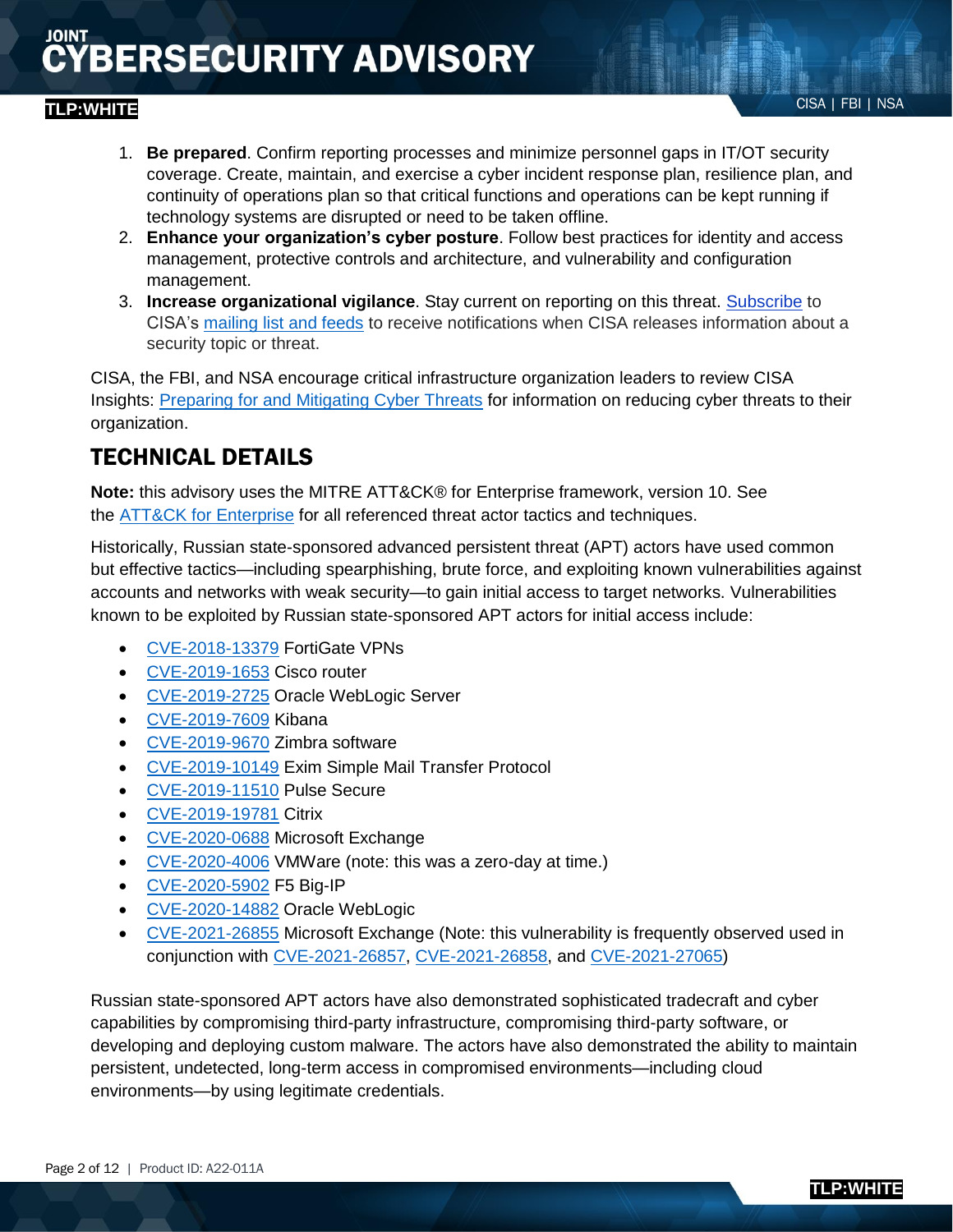## CISA | FBI | NSA **TLP:WHITE**

In some cases, Russian state-sponsored cyber operations against critical infrastructure organizations have specifically targeted operational technology (OT)/industrial control systems (ICS) networks with destructive malware. See the following advisories and alerts for information on historical Russian state-sponsored cyber-intrusion campaigns and customized malware that have targeted ICS:

- ICS Advisory [ICS Focused Malware –](https://us-cert.cisa.gov/ics/advisories/ICSA-14-178-01) Havex
- ICS Alert [Ongoing Sophisticated Malware Campaign Compromising ICS \(Update E\)](https://us-cert.cisa.gov/ics/alerts/ICS-ALERT-14-281-01B)
- ICS Alert [Cyber-Attack Against Ukrainian Critical Infrastructure](https://us-cert.cisa.gov/ics/alerts/IR-ALERT-H-16-056-01)
- Technical Alert [CrashOverride Malware](https://us-cert.cisa.gov/ncas/alerts/TA17-163A)
- CISA MAR [HatMan: Safety System Targeted Malware \(Update B\)](https://us-cert.cisa.gov/ics/MAR-17-352-01-HatMan-Safety-System-Targeted-Malware-Update-B)
- CISA ICS Advisory [Schneider Electric Triconex Tricon \(Update B\)](https://us-cert.cisa.gov/ics/advisories/ICSA-18-107-02)

Russian state-sponsored APT actors have used sophisticated cyber capabilities to target a variety of U.S. and international critical infrastructure organizations, including those in the Defense Industrial Base as well as the Healthcare and Public Health, Energy, Telecommunications, and Government Facilities Sectors. High-profile cyber activity publicly attributed to Russian state-sponsored APT actors by U.S. government reporting and legal actions includes:

- **Russian state-sponsored APT actors targeting state, local, tribal, and territorial (SLTT) governments and aviation networks, September 2020, through at least December 2020.** Russian state-sponsored APT actors targeted dozens of SLTT government and aviation networks. The actors successfully compromised networks and exfiltrated data from multiple victims.
- **Russian state-sponsored APT actors' global Energy Sector intrusion campaign, 2011 to 2018.** These Russian state-sponsored APT actors conducted a multi-stage intrusion campaign in which they gained remote access to U.S. and international Energy Sector networks, deployed ICS-focused malware, and collected and exfiltrated enterprise and ICS-related data.
- **Russian state-sponsored APT actors' campaign against Ukrainian critical infrastructure, 2015 and 2016.** Russian state-sponsored APT actors conducted a cyberattack against Ukrainian energy distribution companies, leading to multiple companies experiencing unplanned power outages in December 2015. The actors deployed [BlackEnergy](https://attack.mitre.org/versions/v10/software/S0089) malware to steal user credentials and used its destructive malware component, KillDisk, to make infected computers inoperable. In 2016, these actors conducted a cyber-intrusion campaign against a Ukrainian electrical transmission company and deployed [CrashOverride](https://attack.mitre.org/versions/v10/software/S0604) malware specifically designed to attack power grids.

For more information on recent and historical Russian state-sponsored malicious cyber activity, see the referenced products below or [cisa.gov/Russia.](https://www.cisa.gov/uscert/russia)

- Joint FBI-DHS-CISA CSA [Russian Foreign Intelligence Service \(SVR\) Cyber Operations:](https://us-cert.cisa.gov/ncas/alerts/aa21-116a)  [Trends and Best Practices for Network Defenders](https://us-cert.cisa.gov/ncas/alerts/aa21-116a)
- Joint NSA-FBI-CISA CSA Russian GRU Conducting Global Brute Force Campaign to [Compromise Enterprise and Cloud Environments](https://media.defense.gov/2021/jul/01/2002753896/-1/-1/1/CSA_GRU_GLOBAL_BRUTE_FORCE_CAMPAIGN_UOO158036-21.PDF)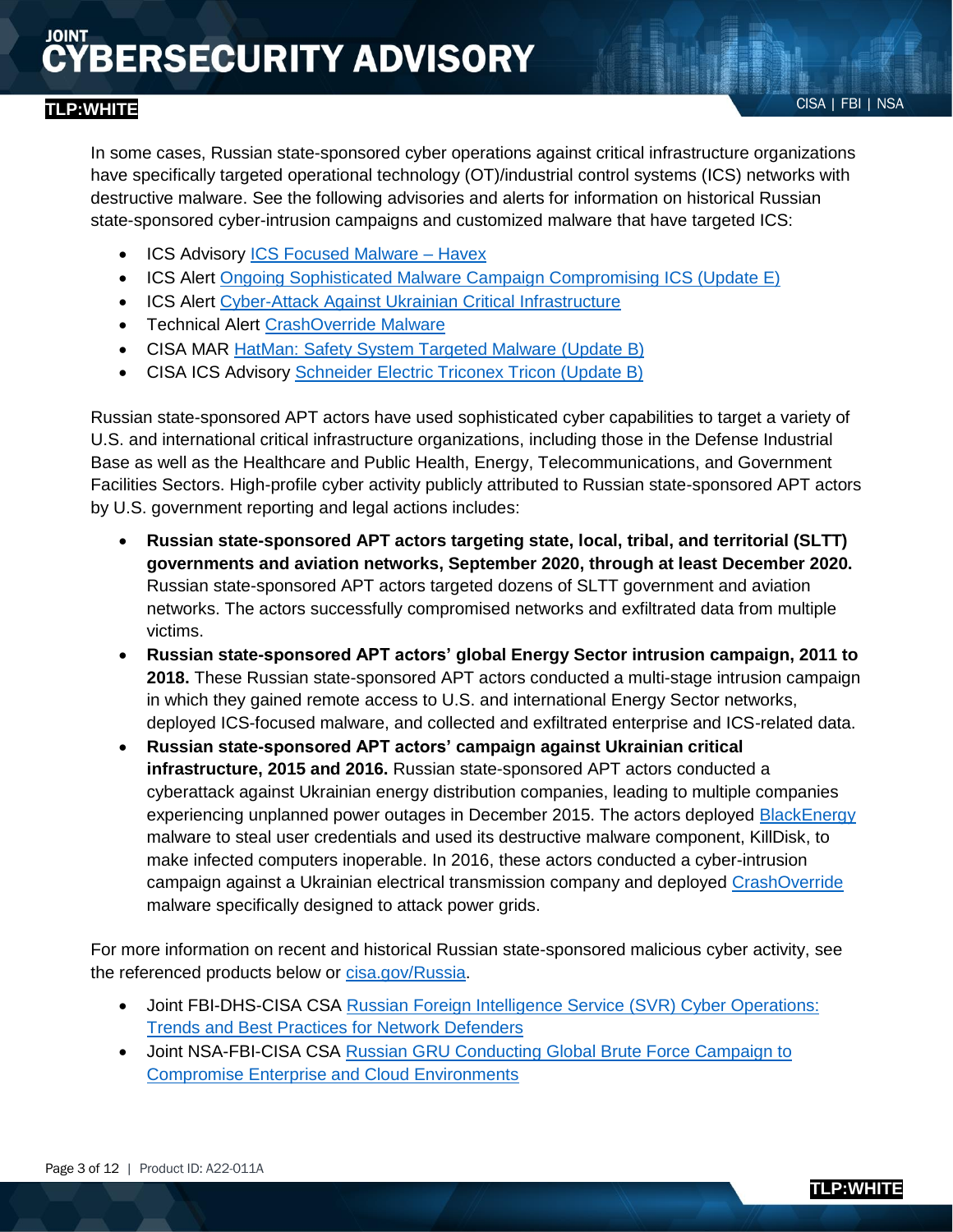### CISA | FBI | NSA **TLP:WHITE**

- Joint FBI-CISA CSA [Russian State-Sponsored Advanced Persistent Threat Actor](https://www.cisa.gov/uscert/ncas/alerts/aa20-296a)  Compromises [U.S. Government Targets](https://www.cisa.gov/uscert/ncas/alerts/aa20-296a)
- Joint CISA-FBI CSA [APT Actors Chaining Vulnerabilities against SLTT, Critical Infrastructure,](https://www.cisa.gov/uscert/ncas/alerts/aa20-283a)  [and Elections Organizations](https://www.cisa.gov/uscert/ncas/alerts/aa20-283a)
- CISA's webpage Remediating Networks Affected by the SolarWinds and Active [Directory/M365 Compromise](https://us-cert.cisa.gov/remediating-apt-compromised-networks)
- CISA Alert [Russian Government Cyber Activity Targeting Energy Sector and Other Critical](https://us-cert.cisa.gov/ncas/alerts/TA18-074A)  [Infrastructure Sectors](https://us-cert.cisa.gov/ncas/alerts/TA18-074A)
- CISA ICS: Alert [Cyber-Attack Against Ukrainian Critical Infrastructure](https://us-cert.cisa.gov/ics/alerts/ir-alert-h-16-056-01)

Table 1 provides common, publicly known TTPs employed by Russian state-sponsored APT actors, which map to the MITRE ATT&CK for Enterprise framework, version 10. **Note**: these lists are not intended to be all inclusive. Russian state-sponsored actors have modified their TTPs before based on public reporting.[\[1\]](https://www.ncsc.gov.uk/news/joint-advisory-further-ttps-associated-with-svr-cyber-actors) Therefore, CISA, the FBI, and NSA anticipate the Russian state-sponsored actors may modify their TTPs as they deem necessary to reduce their risk of detection.

| <b>Tactic</b>                             | <b>Technique</b>                                                                         | <b>Procedure</b>                                                                                                                                                                                                          |
|-------------------------------------------|------------------------------------------------------------------------------------------|---------------------------------------------------------------------------------------------------------------------------------------------------------------------------------------------------------------------------|
| Reconnaissance<br><b>TA0043</b>           | Active Scanning:<br><b>Vulnerability Scanning</b><br>T1595.002]                          | Russian state-sponsored APT actors have performed large-<br>scale scans in an attempt to find vulnerable servers.                                                                                                         |
|                                           | Phishing for Information<br>T <sub>1598</sub>                                            | Russian state-sponsored APT actors have conducted<br>spearphishing campaigns to gain credentials of target<br>networks.                                                                                                   |
| Resource<br>Development<br><b>TA00421</b> | Develop Capabilities:<br>Malware [T1587.001]                                             | Russian state-sponsored APT actors have developed and<br>deployed malware, including ICS-focused destructive<br>malware.                                                                                                  |
| <b>Initial Access</b><br><b>TA0001</b>    | <b>Exploit Public Facing</b><br>Applications [T1190]                                     | Russian state-sponsored APT actors use publicly known<br>vulnerabilities, as well as zero-days, in internet-facing<br>systems to gain access to networks.                                                                 |
|                                           | Supply Chain<br>Compromise:<br><b>Compromise Software</b><br>Supply Chain<br>[T1195.002] | Russian state-sponsored APT actors have gained initial<br>access to victim organizations by compromising trusted third-<br>party software. Notable incidents include M.E.Doc accounting<br>software and SolarWinds Orion. |
| Execution<br>[TA0002]                     | <b>Command and Scripting</b><br>Interpreter: PowerShell<br>$[T1059.003]$ and             | Russian state-sponsored APT actors have used cmd. exe to<br>execute commands on remote machines. They have also<br>used PowerShell to create new tasks on remote machines,                                                |

*Table 1: Common Tactics and Techniques Employed by Russian State-Sponsored APT Actors*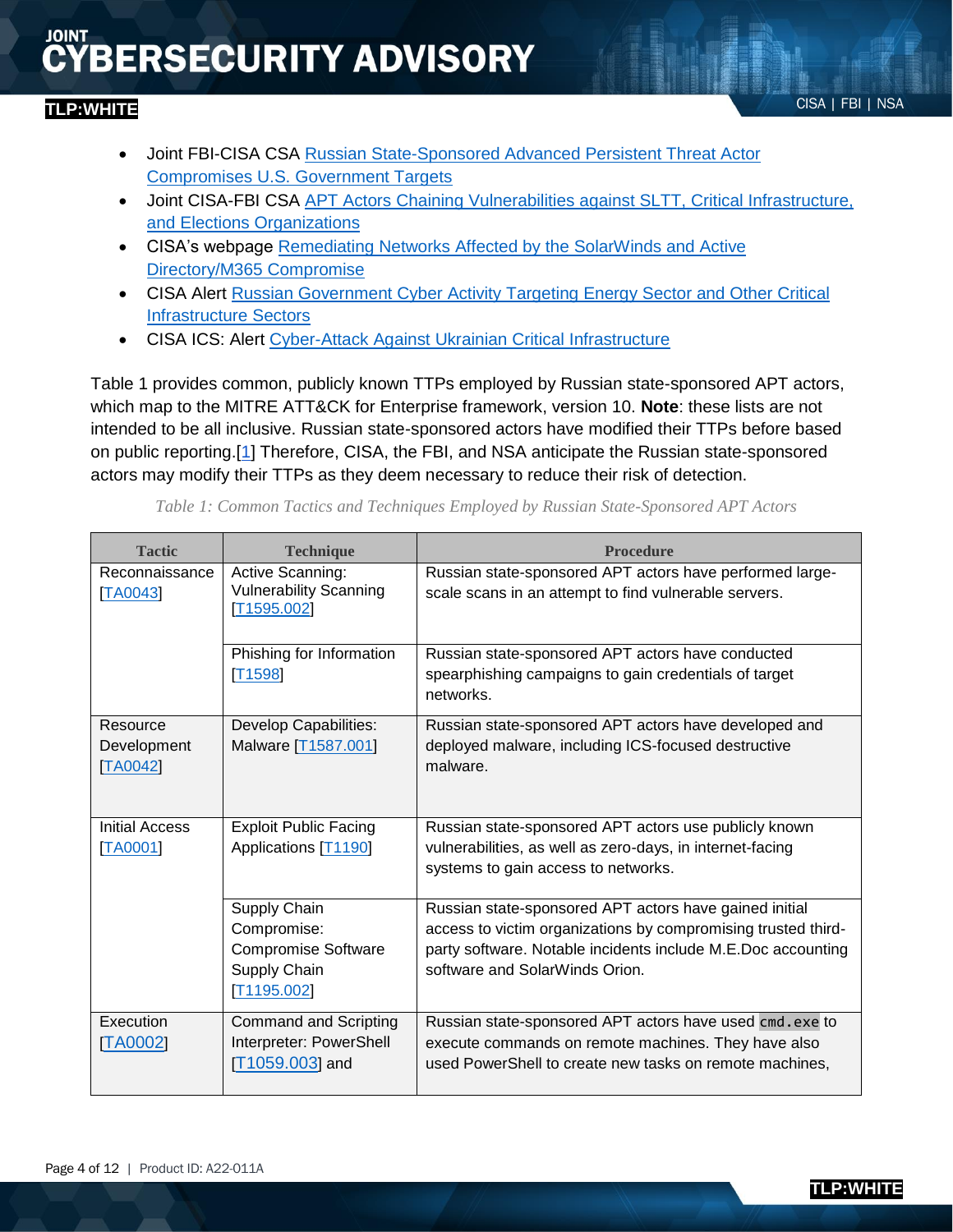# CISA | FBI | NSA **TLP:WHITE**

| <b>Tactic</b>                          | <b>Technique</b>                                                                             | <b>Procedure</b>                                                                                                                                                                                                                                |
|----------------------------------------|----------------------------------------------------------------------------------------------|-------------------------------------------------------------------------------------------------------------------------------------------------------------------------------------------------------------------------------------------------|
|                                        | <b>Windows Command</b><br>Shell [T1059.003]                                                  | identify configuration settings, exfiltrate data, and to execute<br>other commands.                                                                                                                                                             |
| Persistence<br><b>TA0003</b>           | Valid Accounts [T1078]                                                                       | Russian state-sponsored APT actors have used credentials of<br>existing accounts to maintain persistent, long-term access to<br>compromised networks.                                                                                           |
| Credential<br>Access<br><b>TA00061</b> | <b>Brute Force: Password</b><br>Guessing [T1110.001]<br>and Password Spraying<br>[T1110.003] | Russian state-sponsored APT actors have conducted brute-<br>force password guessing and password spraying campaigns.                                                                                                                            |
|                                        | OS Credential Dumping:<br>NTDS [T1003.003]                                                   | Russian state-sponsored APT actors have exfiltrated<br>credentials and exported copies of the Active Directory<br>database ntds.dit.                                                                                                            |
|                                        | Steal or Forge Kerberos<br><b>Tickets: Kerberoasting</b><br>[T1558.003]                      | Russian state-sponsored APT actors have performed<br>"Kerberoasting," whereby they obtained the Ticket Granting<br>Service (TGS) Tickets for Active Directory Service Principal<br>Names (SPN) for offline cracking.                            |
|                                        | Credentials from<br>Password Stores [T1555]                                                  | Russian state-sponsored APT actors have used previously<br>compromised account credentials to attempt to access Group<br>Managed Service Account (gMSA) passwords.                                                                              |
|                                        | <b>Exploitation for</b><br><b>Credential Access</b><br>[T1212]                               | Russian state-sponsored APT actors have exploited Windows<br>Netlogon vulnerability CVE-2020-1472 to obtain access to<br>Windows Active Directory servers.                                                                                      |
|                                        | <b>Unsecured Credentials:</b><br>Private Keys [T1552.004]                                    | Russian state-sponsored APT actors have obtained private<br>encryption keys from the Active Directory Federation Services<br>(ADFS) container to decrypt corresponding SAML signing<br>certificates.                                            |
| Command and<br>Control<br>TA0011       | Proxy: Multi-hop Proxy<br>T1090.003                                                          | Russian state-sponsored APT actors have used virtual private<br>servers (VPSs) to route traffic to targets. The actors often use<br>VPSs with IP addresses in the home country of the victim to<br>hide activity among legitimate user traffic. |

For additional enterprise TTPs used by Russian state-sponsored APT actors, see the ATT&CK for Enterprise pages on [APT29,](https://attack.mitre.org/versions/v10/groups/G0016) [APT28,](https://attack.mitre.org/versions/v10/groups/G0007) and the [Sandworm Team,](https://attack.mitre.org/versions/v10/groups/G0034) respectively. For information on ICS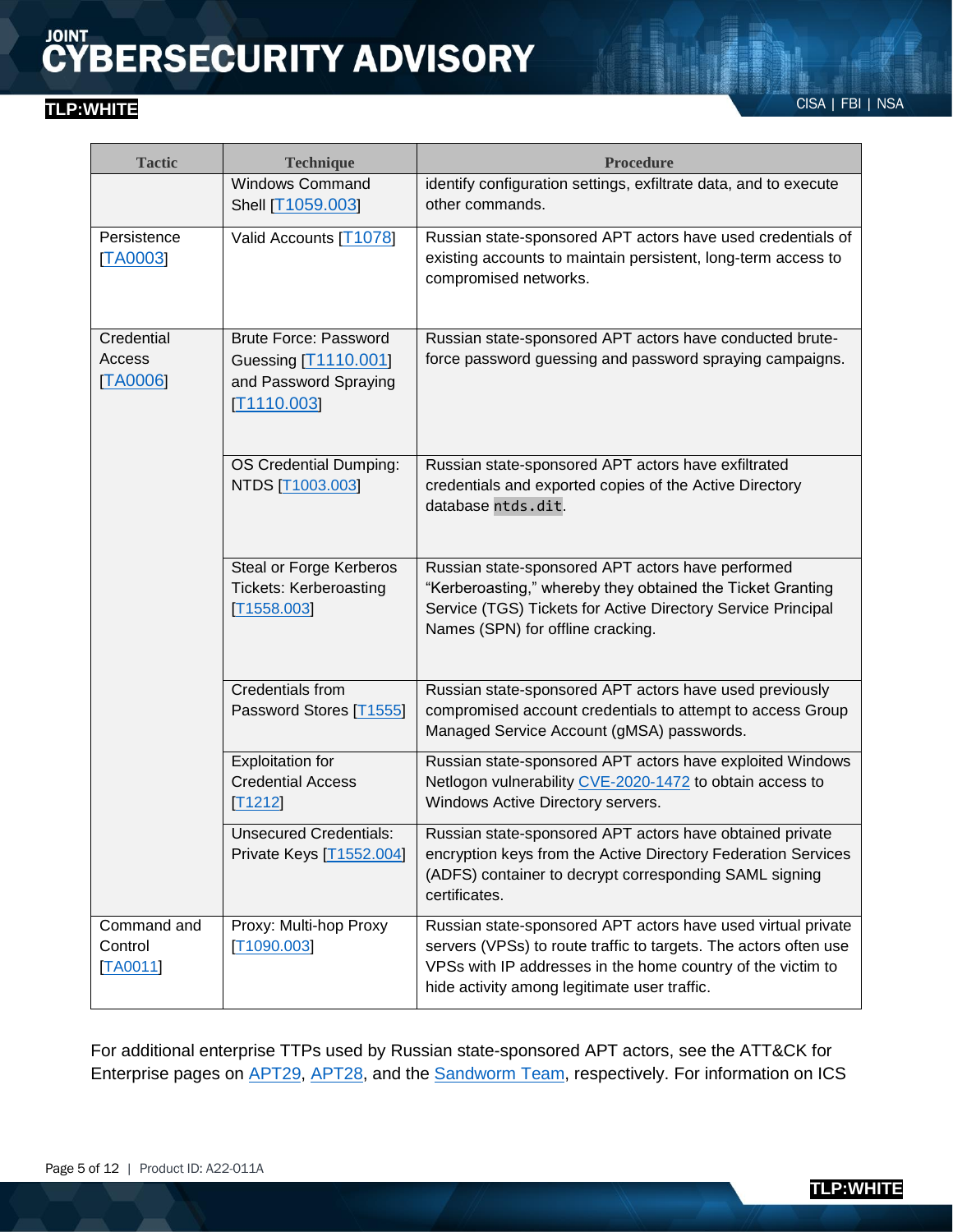TTPs see the [ATT&CK for ICS](https://collaborate.mitre.org/attackics/index.php/Main_Page) pages on the [Sandworm Team,](https://collaborate.mitre.org/attackics/index.php/Group/G0007) [BlackEnergy 3](https://collaborate.mitre.org/attackics/index.php/software/S0004) malware, [CrashOveride](https://collaborate.mitre.org/attackics/index.php/software/S0001) malware, BlackEnergy's [KillDisk](https://collaborate.mitre.org/attackics/index.php/software/S0016) component, and [NotPetya](https://collaborate.mitre.org/attackics/index.php/software/S0006) malware.

# <span id="page-5-0"></span>**DETECTION**

Given Russian state-sponsored APT actors demonstrated capability to maintain persistent, long-term access in compromised enterprise and cloud environments, CISA, the FBI, and NSA encourage all critical infrastructure organizations to:

- **Implement robust log collection and retention.** Without a centralized log collection and monitoring capability, organizations have limited ability to investigate incidents or detect the threat actor behavior described in this advisory. Depending on the environment, examples include:
	- o Native tools such as M365's Sentinel.
	- o Third-party tools, such as Sparrow, Hawk, or CrowdStrike's Azure Reporting Tool (CRT), to review Microsoft cloud environments and to detect unusual activity, service principals, and application activity. **Note**: for guidance on using these and other detection tools, refer to CISA Alert **Detecting Post-Compromise Threat Activity in** [Microsoft Cloud Environments.](https://us-cert.cisa.gov/ncas/alerts/aa21-008a)
- **Look for behavioral evidence or network and host-based artifacts** from known Russian state-sponsored TTPs. See table 1 for commonly observed TTPs.
	- o To detect password spray activity, review authentication logs for system and application login failures of valid accounts. Look for multiple, failed authentication attempts across multiple accounts.
	- $\circ$  To detect use of compromised credentials in combination with a VPS, follow the below steps:
		- **EXELGOON** Look for suspicious "impossible logins," such as logins with changing username, user agent strings, and IP address combinations or logins where IP addresses do not align to the expected user's geographic location.
		- **Look for one IP used for multiple accounts, excluding expected logins.**
		- Look for "impossible travel." Impossible travel occurs when a user logs in from multiple IP addresses that are a significant geographic distance apart (i.e., a person could not realistically travel between the geographic locations of the two IP addresses during the time period between the logins). **Note**: implementing this detection opportunity can result in false positives if legitimate users apply VPN solutions before connecting into networks.
		- Look for processes and program execution command-line arguments that may indicate credential dumping, especially attempts to access or copy the ntds.dit file from a domain controller.
		- Look for suspicious privileged account use after resetting passwords or applying user account mitigations.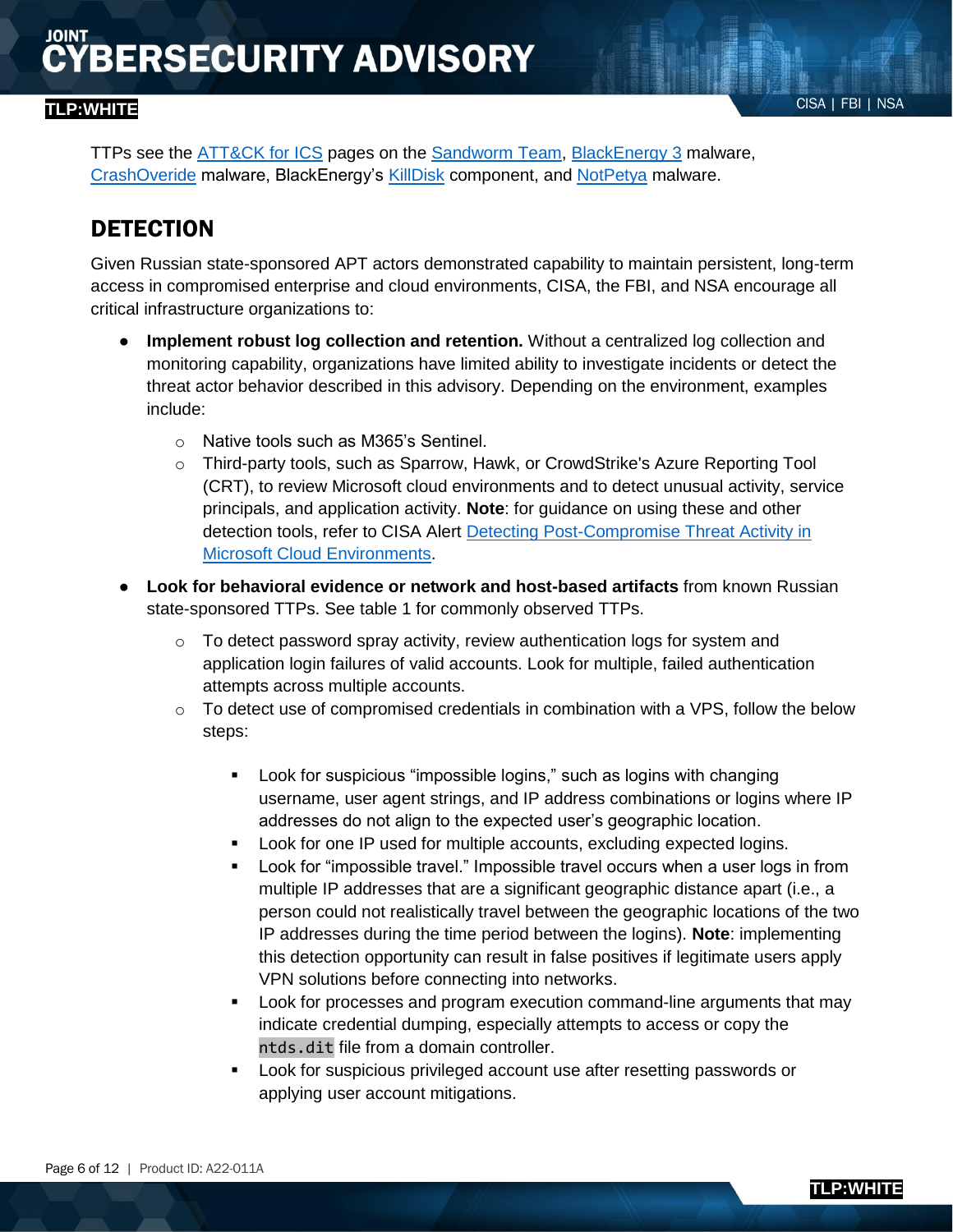- **Look for unusual activity in typically dormant accounts.**
- Look for unusual user agent strings, such as strings not typically associated with normal user activity, which may indicate bot activity.
- For organizations with OT/ICS systems:
	- $\circ$  Take note of unexpected equipment behavior; for example, unexpected reboots of digital controllers and other OT hardware and software.
	- $\circ$  Record delays or disruptions in communication with field equipment or other OT devices. Determine if system parts or components are lagging or unresponsive.

# INCIDENT RESPONSE

Organizations detecting potential APT activity in their IT or OT networks should:

- 1. Immediately isolate affected systems.
- 2. Secure backups. Ensure your backup data is offline and secure. If possible, scan your backup data with an antivirus program to ensure it is free of malware.
- 3. Collect and review relevant logs, data, and artifacts.
- 4. Consider soliciting support from a third-party IT organization to provide subject matter expertise, ensure the actor is eradicated from the network, and avoid residual issues that could enable follow-on exploitation.
- 5. Report incidents to [CISA](https://www.cisa.gov/uscert/report) and/or the FBI via your [local FBI field office](http://www.fbi.gov/contact-us/field) or the FBI's 24/7 CyWatch at (855) 292-3937 or [CyWatch@fbi.gov.](mailto:CyWatch@fbi.gov)

**Note**: for OT assets, organizations should have a resilience plan that addresses how to operate if you lose access to—or control of—the IT and/or OT environment. Refer to the [Mitigations](#page-7-1) section for more information.

See the joint advisory from Australia, Canada, New Zealand, the United Kingdom, and the United States on [Technical Approaches to Uncovering and Remediating Malicious Activity](https://us-cert.cisa.gov/ncas/alerts/aa20-245a) for guidance on hunting or investigating a network, and for common mistakes in incident handling. CISA, the FBI, and NSA encourage critical infrastructure owners and operators to see CISA's Federal Government [Cybersecurity Incident and Vulnerability Response Playbooks.](https://cisa.gov/sites/default/files/publications/Federal_Government_Cybersecurity_Incident_and_Vulnerability_Response_Playbooks_508C.pdf) Although tailored to federal civilian branch agencies, these playbooks provide operational procedures for planning and conducting cybersecurity incident and vulnerability response activities and detail each step for both incident and vulnerability response.

**Note**: organizations should document incident response procedures in a cyber incident response plan, which organizations should create and exercise (as noted in the [Mitigations](#page-7-1) section).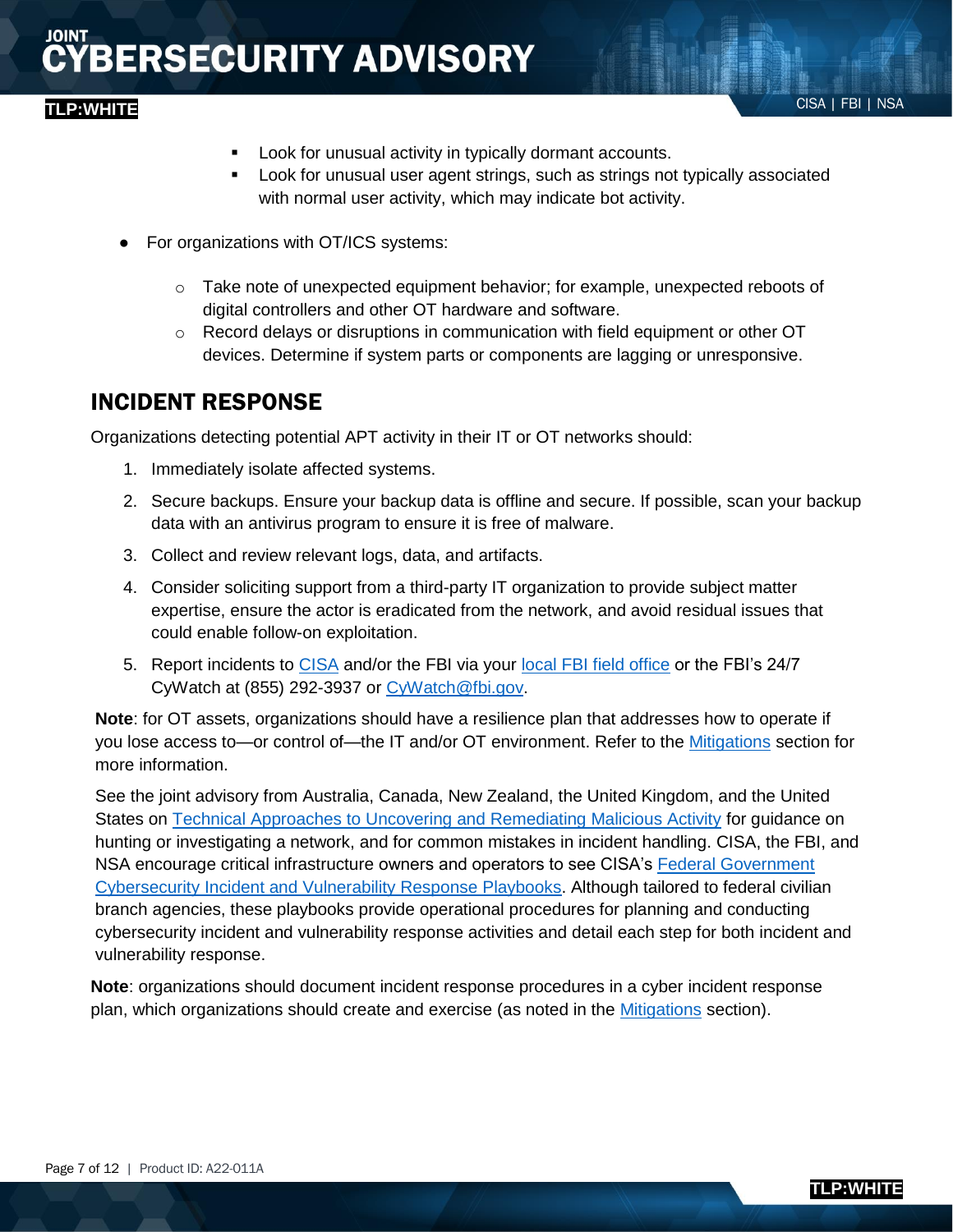## CISA | FBI | NSA **TLP:WHITE**

## <span id="page-7-0"></span>MITIGATIONS

CISA, the FBI, and NSA encourage all organizations to implement the following recommendations to increase their cyber resilience against this threat.

#### Be Prepared

#### *Confirm Reporting Processes and Minimize Coverage Gaps*

- Develop internal contact lists. Assign main points of contact for a suspected incident as well as roles and responsibilities and ensure personnel know how and when to report an incident.
- Minimize gaps in IT/OT security personnel availability by identifying surge support for responding to an incident. Malicious cyber actors are [known to target organizations on](https://us-cert.cisa.gov/ncas/alerts/aa21-243a)  [weekends and holidays](https://us-cert.cisa.gov/ncas/alerts/aa21-243a) when there are gaps in organizational cybersecurity—critical infrastructure organizations should proactively protect themselves by minimizing gaps in coverage.
- Ensure IT/OT security personnel monitor key internal security capabilities and can identify anomalous behavior. Flag any identified IOCs and TTPs for immediate response. (See table 1 for commonly observed TTPs).

#### <span id="page-7-1"></span>*Create, Maintain, and Exercise a Cyber Incident Response, Resilience Plan, and Continuity of Operations Plan*

- Create, maintain, and exercise a cyber incident response and continuity of operations plan.
- Ensure personnel are familiar with the key steps they need to take during an incident and are positioned to act in a calm and unified manner. Key questions:
	- o Do personnel have the access they need?
	- o Do they know the processes?
- For OT assets/networks,
	- $\circ$  Identify a resilience plan that addresses how to operate if you lose access to or control of—the IT and/or OT environment.
		- **I** Identify OT and IT network interdependencies and develop workarounds or manual controls to ensure ICS networks can be isolated if the connections create risk to the safe and reliable operation of OT processes. Regularly test contingency plans, such as manual controls, so that safety critical functions can be maintained during a cyber incident. Ensure that the OT network can operate at necessary capacity even if the IT network is compromised.
	- $\circ$  Regularly test manual controls so that critical functions can be kept running if ICS or OT networks need to be taken offline.
	- $\circ$  Implement data backup procedures on both the IT and OT networks. Backup procedures should be conducted on a frequent, regular basis. Regularly test backup procedures and ensure that backups are isolated from network connections that could enable the spread of malware.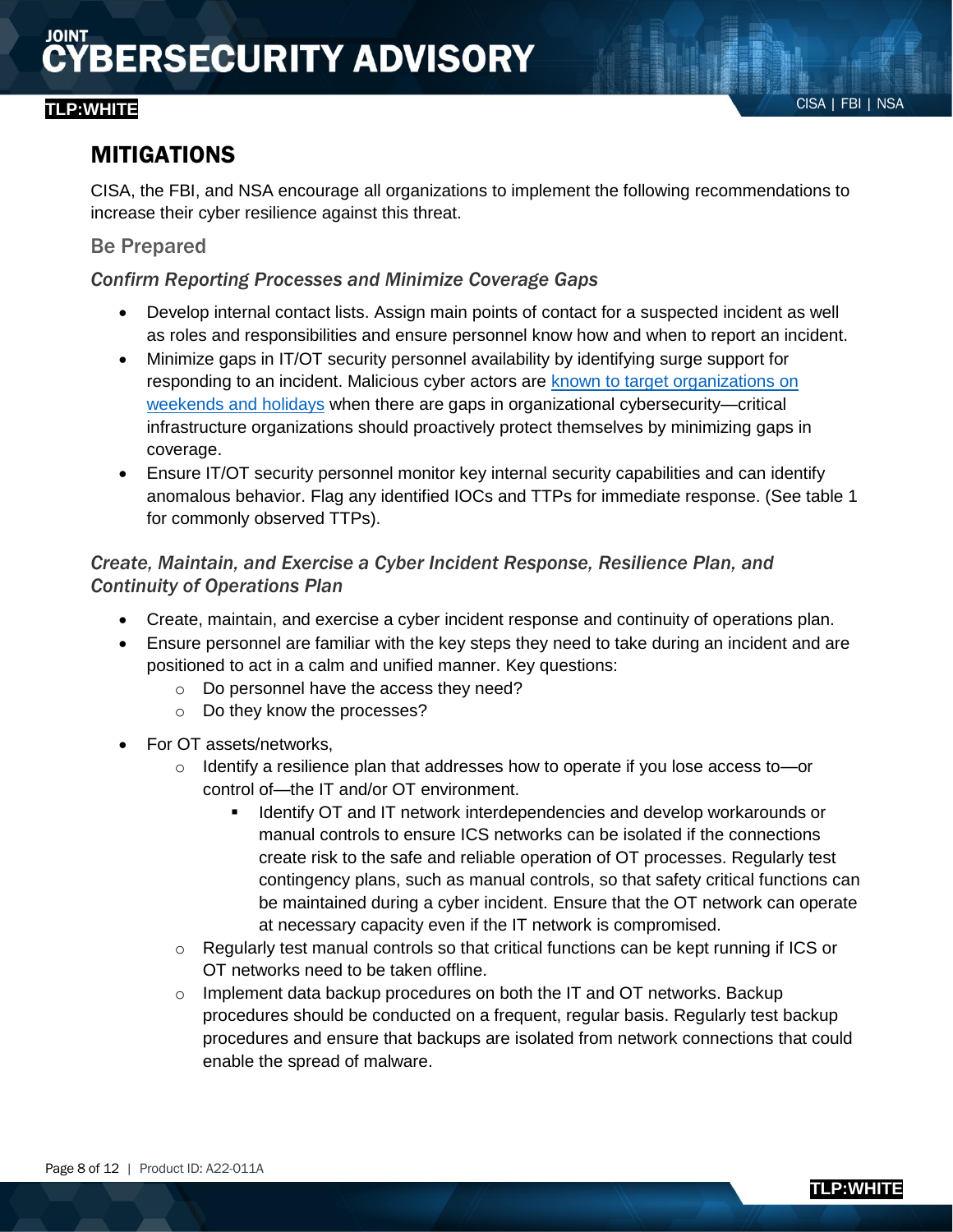o In addition to backing up data, develop recovery documents that include configuration settings for common devices and critical OT equipment. This can enable more efficient recovery following an incident.

### Enhance your Organization's Cyber Posture

CISA, the FBI, and NSA recommend organizations apply the best practices below for identity and access management, protective controls and architecture, and vulnerability and configuration management.

#### *Identity and Access Management*

- Require multi-factor authentication for all users, without exception.
- Require accounts to have strong passwords and do not allow passwords to be used across multiple accounts or stored on a system to which an adversary may have access.
- Secure credentials. Russian state-sponsored APT actors have demonstrated their ability to maintain persistence using compromised credentials.
	- $\circ$  Use virtualizing solutions on modern hardware and software to ensure credentials are securely stored.
	- o Disable the storage of clear text passwords in LSASS memory.
	- o Consider disabling or limiting New Technology Local Area Network Manager (NTLM) and WDigest Authentication.
	- o Implement Credential Guard for Windows 10 and Server 2016 (Refer to Microsoft: Manage [Windows Defender Credential Guard](https://docs.microsoft.com/en-us/windows/security/identity-protection/credential-guard/credential-guard-manage) for more information). For Windows Server 2012R2, enable Protected Process Light for Local Security Authority (LSA).
	- o Minimize the Active Directory attack surface to reduce malicious ticket-granting activity. Malicious activity such as "Kerberoasting" takes advantage of Kerberos' TGS and can be used to obtain hashed credentials that attackers attempt to crack.
- Set a [strong](https://www.us-cert.cisa.gov/ncas/tips/ST04-002) password policy for service accounts.
- Audit Domain Controllers to log successful Kerberos TGS requests and ensure the events are monitored for anomalous activity.
	- o Secure accounts.
	- $\circ$  Enforce the principle of least privilege. Administrator accounts should have the minimum permission they need to do their tasks.
	- $\circ$  Ensure there are unique and distinct administrative accounts for each set of administrative tasks.
	- $\circ$  Create non-privileged accounts for privileged users and ensure they use the nonprivileged accounts for all non-privileged access (e.g., web browsing, email access).

#### *Protective Controls and Architecture*

 Identify, detect, and investigate abnormal activity that may indicate lateral movement by a threat actor or malware. Use network monitoring tools and host-based logs and monitoring tools, such as an endpoint detection and response (EDR) tool. EDR tools are particularly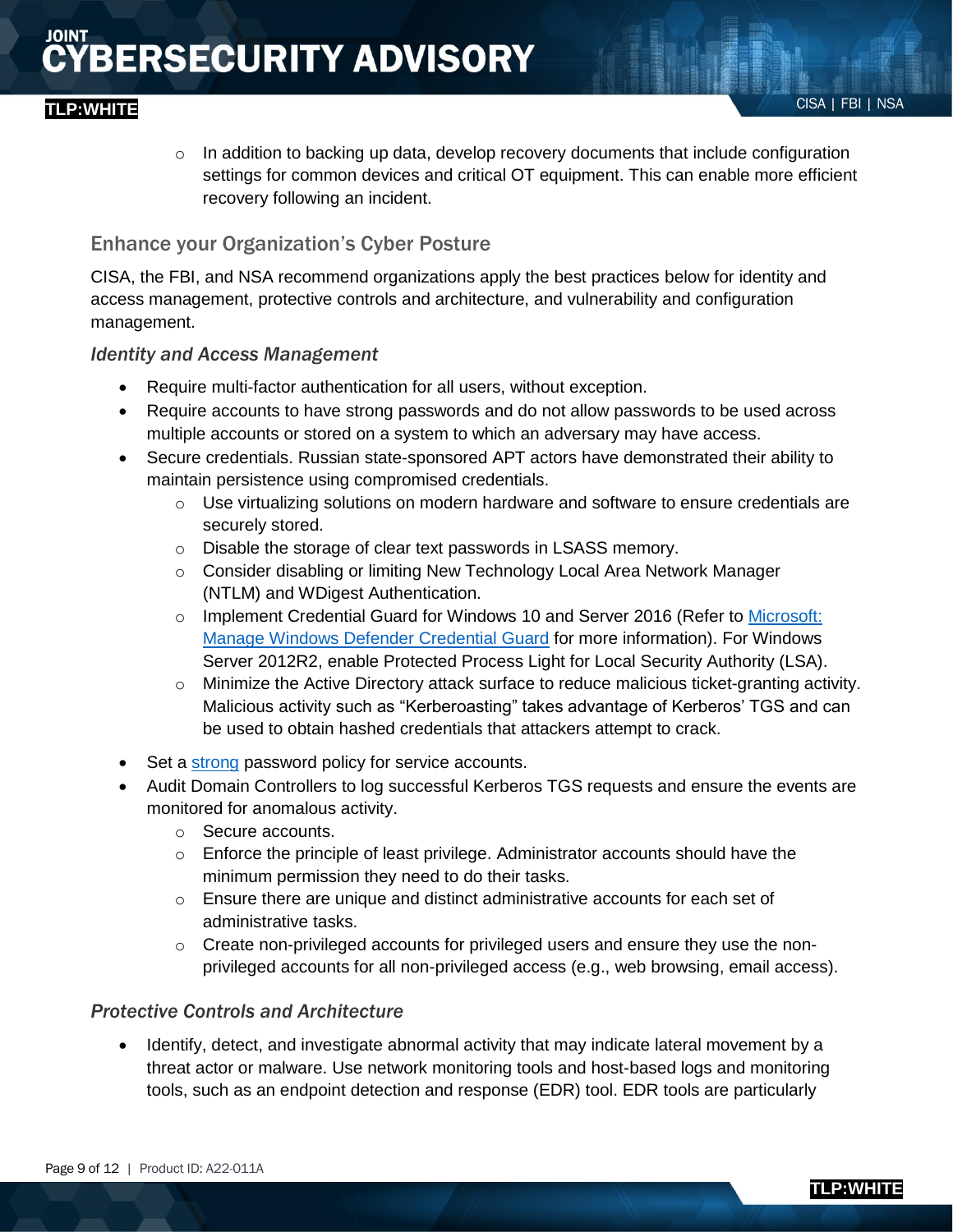## CISA | FBI | NSA **TLP:WHITE**

useful for detecting lateral connections as they have insight into common and uncommon network connections for each host.

- Enable strong spam filters.
	- o Enable strong spam filters to prevent phishing emails from reaching end users.
	- $\circ$  Filter emails containing executable files to prevent them from reaching end users.
	- $\circ$  Implement a user training program to discourage users from visiting malicious websites or opening malicious attachments.

**Note**: CISA, the FBI, and NSA also recommend, as a longer-term effort, that critical infrastructure organizations implement network segmentation to separate network segments based on role and functionality. Network segmentation can help prevent lateral movement by controlling traffic flows between—and access to—various subnetworks.

- Appropriately implement network segmentation between IT and OT networks. Network segmentation limits the ability of adversaries to pivot to the OT network even if the IT network is compromised. Define a demilitarized zone that eliminates unregulated communication between the IT and OT networks.
- Organize OT assets into logical zones by taking into account criticality, consequence, and operational necessity. Define acceptable communication conduits between the zones and deploy security controls to filter network traffic and monitor communications between zones. Prohibit ICS protocols from traversing the IT network.

#### *Vulnerability and Configuration Management*

- Update software, including operating systems, applications, and firmware on IT network assets, in a timely manner. Prioritize patching [known exploited vulnerabilities,](https://www.cisa.gov/known-exploited-vulnerabilities-catalog) especially those CVEs identified in this CSA, and then critical and high vulnerabilities that allow for remote code execution or denial-of-service on internet-facing equipment.
	- $\circ$  Consider using a centralized patch management system. For OT networks, use a riskbased assessment strategy to determine the OT network assets and zones that should participate in the patch management program.
	- $\circ$  Consider signing up for CISA's [cyber hygiene services,](https://www.cisa.gov/cyber-hygiene-services) including vulnerability scanning, to help reduce exposure to threats. CISA's vulnerability scanning service evaluates external network presence by executing continuous scans of public, static IP addresses for accessible services and vulnerabilities.
- Use industry recommended antivirus programs.
	- o Set antivirus/antimalware programs to conduct regular scans of IT network assets using up-to-date signatures.
	- o Use a risk-based asset inventory strategy to determine how OT network assets are identified and evaluated for the presence of malware.
- Implement rigorous configuration management programs. Ensure the programs can track and mitigate emerging threats. Review system configurations for misconfigurations and security weaknesses.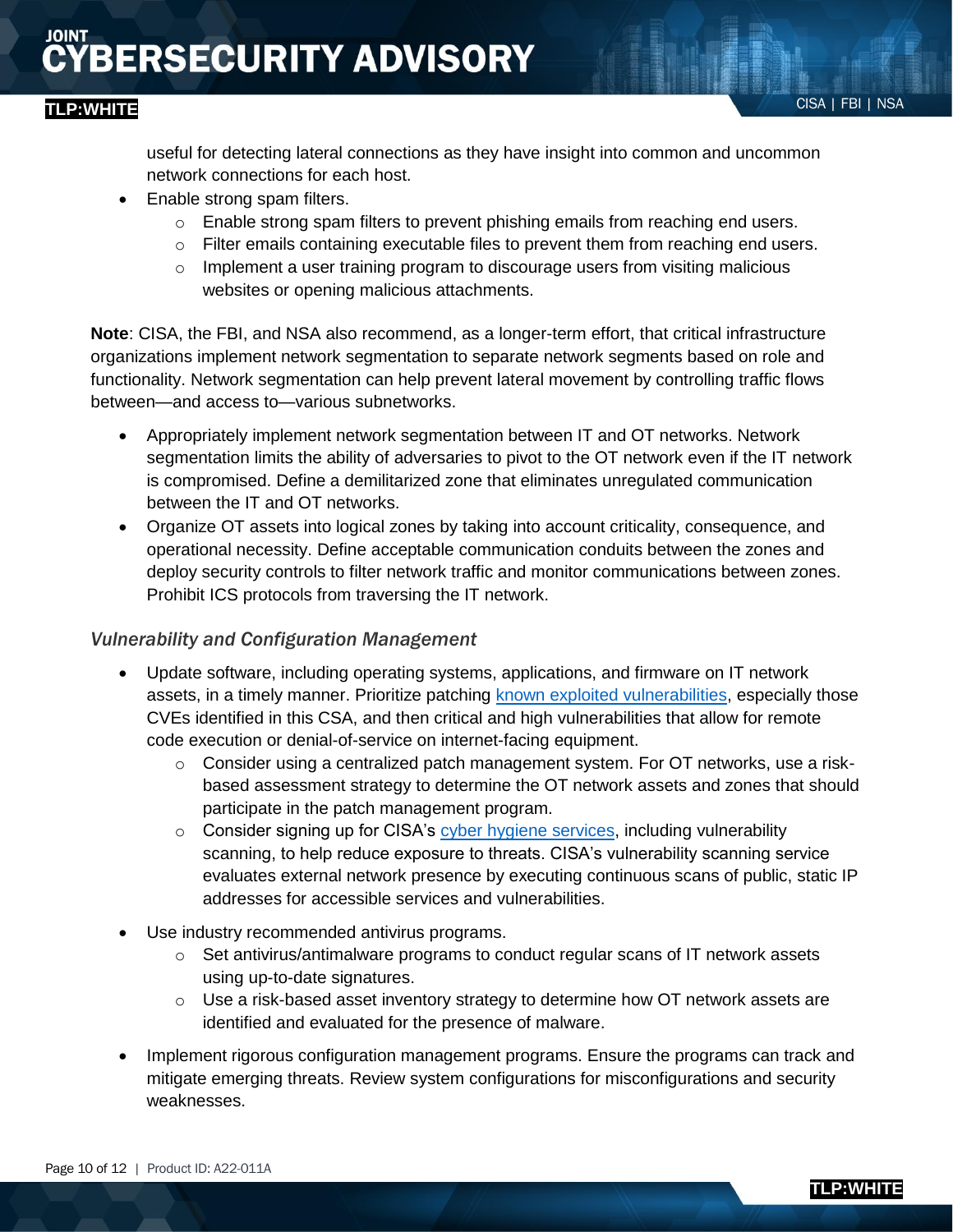## CISA | FBI | NSA **TLP:WHITE**

- Disable all unnecessary ports and protocols
	- $\circ$  Review network security device logs and determine whether to shut off unnecessary ports and protocols. Monitor common ports and protocols for command and control activity.
	- $\circ$  Turn off or disable any unnecessary services (e.g., PowerShell) or functionality within devices.
- Ensure OT hardware is in read-only mode.

#### Increase Organizational Vigilance

 Regularly review reporting on this threat. Consider [signing up](https://us-cert.cisa.gov/mailing-lists-and-feeds) for CISA notifications to receive timely information on current security issues, vulnerabilities, and high-impact activity.

## RESOURCES

- For more information on Russian state-sponsored malicious cyber activity, refer to [cisa.gov/Russia.](https://www.us-cert.cisa.gov/russia)
- Refer to CISA Analysis Report [Strengthening Security Configurations to Defend Against](https://us-cert.cisa.gov/ncas/analysis-reports/ar21-013a)  [Attackers Targeting Cloud Services](https://us-cert.cisa.gov/ncas/analysis-reports/ar21-013a) for steps for guidance on strengthening your organizations cloud security practices.
- Leaders of small businesses and small and local government agencies should see [CISA's](https://www.cisa.gov/cyber-essentials)  [Cyber Essentials](https://www.cisa.gov/cyber-essentials) for guidance on developing an actionable understanding of implementing organizational cybersecurity practices.
- Critical infrastructure owners and operators with OT/ICS networks, should review the following resources for additional information:
	- o NSA and CISA joint CSA [NSA and CISA Recommend Immediate Actions to Reduce](https://us-cert.cisa.gov/ncas/alerts/aa20-205a)  [Exposure Across Operational Technologies and Control Systems](https://us-cert.cisa.gov/ncas/alerts/aa20-205a)
	- o CISA factsheet [Rising Ransomware Threat to Operational Technology Assets](https://www.cisa.gov/sites/default/files/publications/CISA_Fact_Sheet-Rising_Ransomware_Threat_to_OT_Assets_508C.pdf) for additional recommendations.

# REWARDS FOR JUSTICE PROGRAM

If you have information on state-sponsored Russian cyber operations targeting U.S. critical infrastructure, contact the Department of State's Rewards for Justice Program. You may be eligible for a reward of up to \$10 million, which DOS is offering for information leading to the identification or location of any person who, while acting under the direction or control of a foreign government, participates in malicious cyber activity against U.S. critical infrastructure in violation of the Computer Fraud and Abuse Act (CFAA). Contact +1-202-702-7843 on WhatsApp, Signal, or Telegram, or send information via the Rewards for Justice secure Tor-based tips line located on the Dark Web. For more details refer to [rewardsforjustice.net/malicious\\_cyber\\_activity.](https://www.rewardsforjustice.net/malicious_cyber_activity.html)